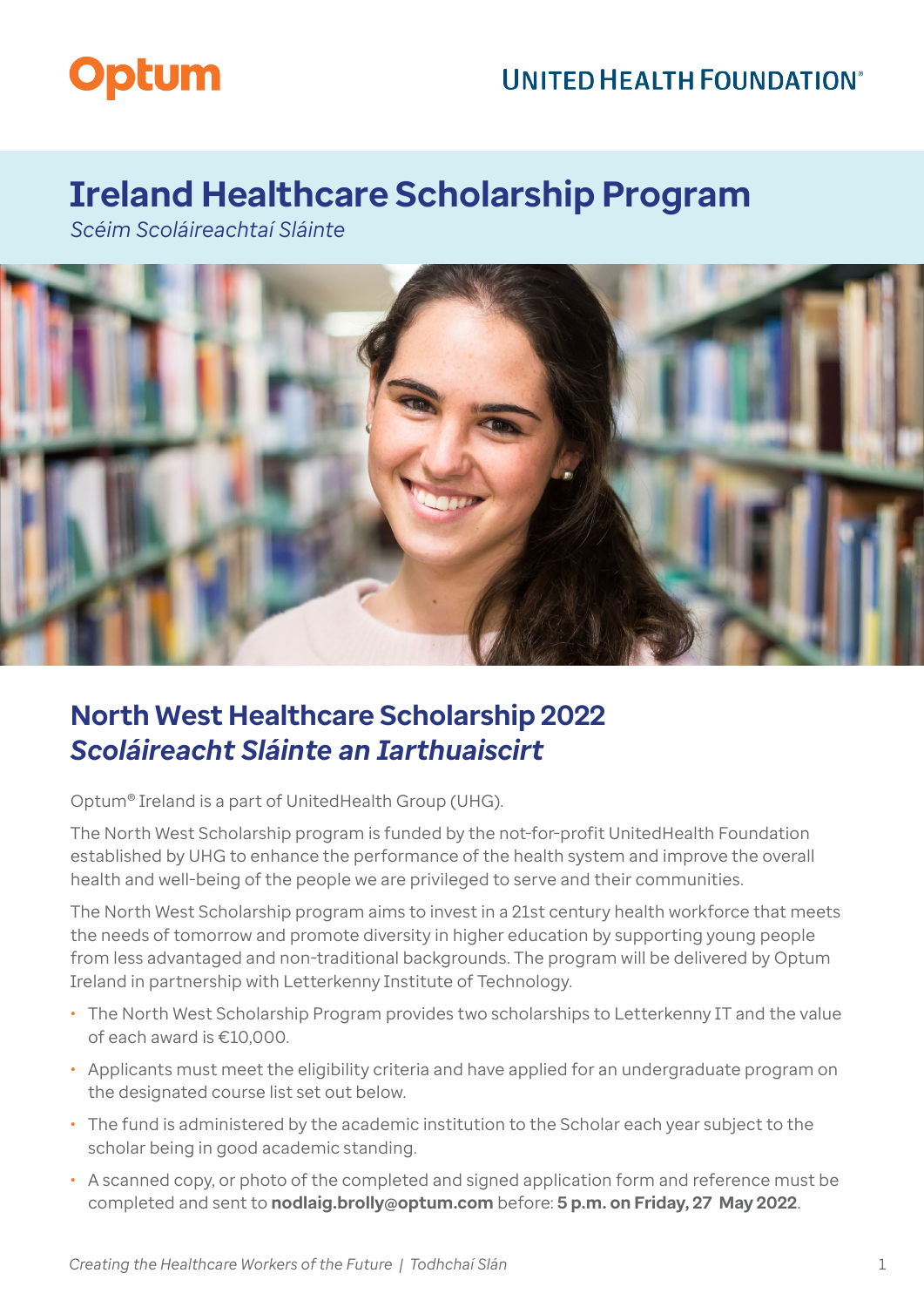# **Criteria** | *Critéir*

## **North West Healthcare Program**

To be considered for the North West Healthcare Scholarship Applicants must:

- *•* Have made a formal application through CAO for a place on the first year of one of the full-time undergraduate designated programs of study in Letterkenny Institute of Technology as listed in Appendix A for entry into the academic year 2022/23;
- *•* Have a home address in County Donegal;
- *•* Have studied in a secondary school in County Donegal for at least two years preceding the Leaving Certificate examinations in 2022;
- *•* Be sitting the Leaving Cert for the first time in 2022;
- *•* Be involved in community life and demonstrate a willingness to contribute to their community; and
- *•* Be recognised as being from a socio-economically less advantaged background, and provide evidence that they:
	- Qualify for exemption from payment of the Leaving Certificate Examination Fee as a result of medical card eligibility;

### **and**

- Provide a letter from SUSI verifying that they are eligible for State support (Maintenance Grant — Special/Full/75%/25% and/or Tuition Fee Grant (full or part) under the Student Finance Scheme.
- *•* Applicants may provide details of other obstacles that hinder access to third-level education (emotional, physical, cultural or social).
- *•* The School Principal must review the application and then complete the reference template provided in the Application Pack. The reference is confidential and should be sent directly from the Principal to **[nodlaig.brolly@optum.com](mailto:nodlaig.brolly@optum.com)** before the **27 May 2022**.
- *•* As part of the Selection Process, Applicants will be invited to attend an informal group interview session in August 2022 or, asked to provide a video clip in response to certain questions as part of the final assessment of applications.
- *•* Applicants must read and comply with the Terms and Conditions.

**Applicants are strongly advised to make an application to Student Universal Support Ireland (SUSI) as soon as possible.**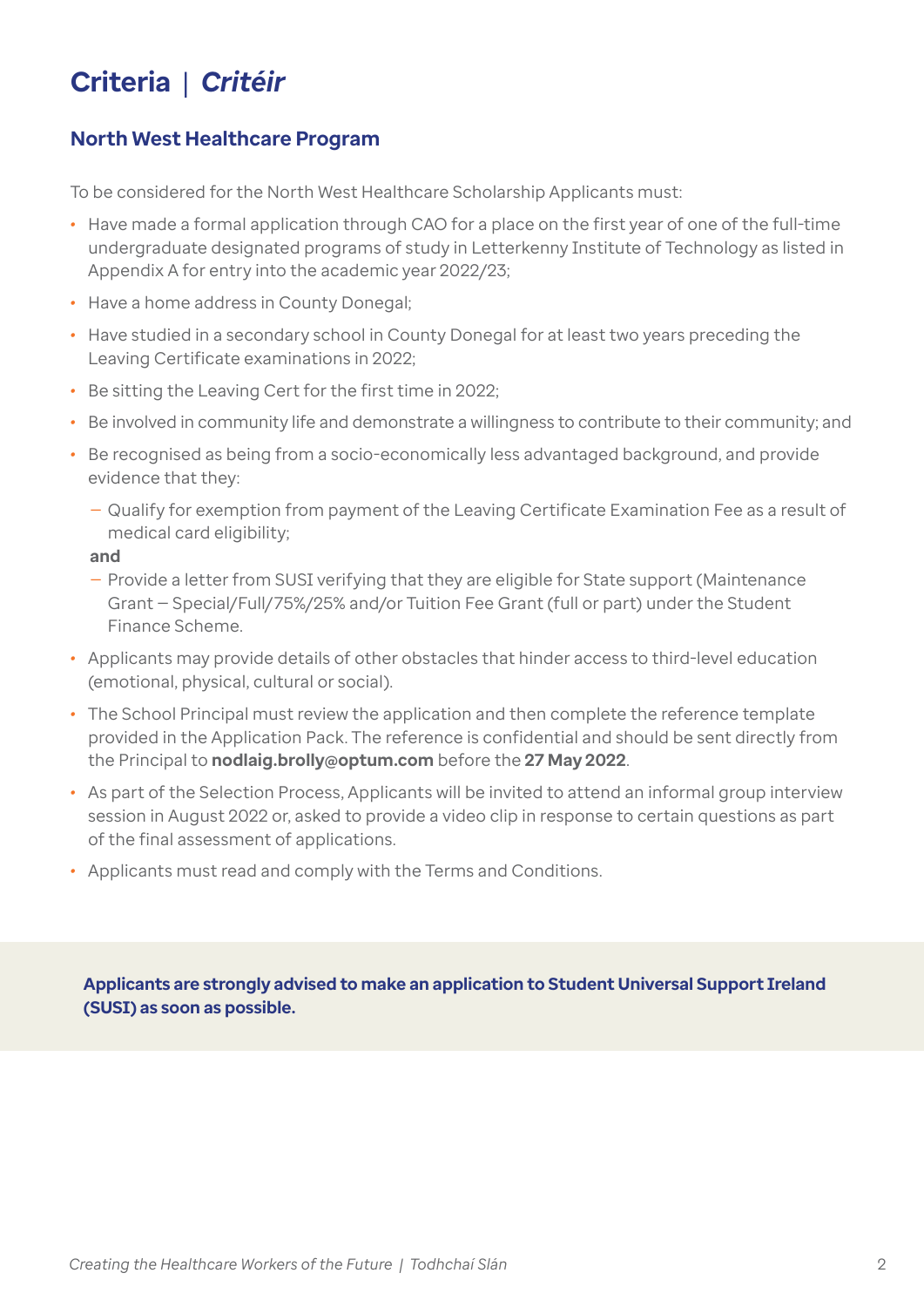# **Designated course list 2022/23** |*Liosta na gCúrsaí*

### **North West Healthcare Program**

### **Life & Physical Sciences**

- LY818 Science Common Entry with Degree Award options: Bioanalytical Science or Food Science & Nutrition or Pharmaceutical & Medicinal Science
- LY817 Bioscience
- LY837 Food Science and Nutrition
- LY867 Pharmaceutical & Medicinal Science
- LY806 Pharmacy Technician
- LY816 Dental Nursing
- LY826 Health Science with Physiotherapy Studies
- LY836 Health Science with Occupational Therapy
- LY846 Health Science with Dietetics Studies

#### **Engineering and Technology**

| LY618 | <b>Electronic Engineering</b>              |
|-------|--------------------------------------------|
| LY607 | <b>Electronic Engineering</b>              |
| IY628 | <b>Biomedical Engineering</b>              |
| IY638 | <b>Computing and Mathematics</b>           |
| IY728 | Healthcare Innovation & Technology         |
| IY748 | <b>Computer Science</b>                    |
| IY708 | <b>Applied Computing</b>                   |
| IY717 | Computing                                  |
| LY737 | Computer Security and<br>Digital Forensics |

#### **Nursing & Healthcare**

|       | LY908 General Nursing                                                               |
|-------|-------------------------------------------------------------------------------------|
| LY918 | <b>Psychiatric Nursing</b>                                                          |
| LY928 | <b>Intellectual Disability Nursing</b><br><b>Early Education and Social Studies</b> |
| LY018 | Health & Social Care - Common Entry                                                 |

with Degree Award options: Ageing & Care or Disability Studies or Health & Social Care (General)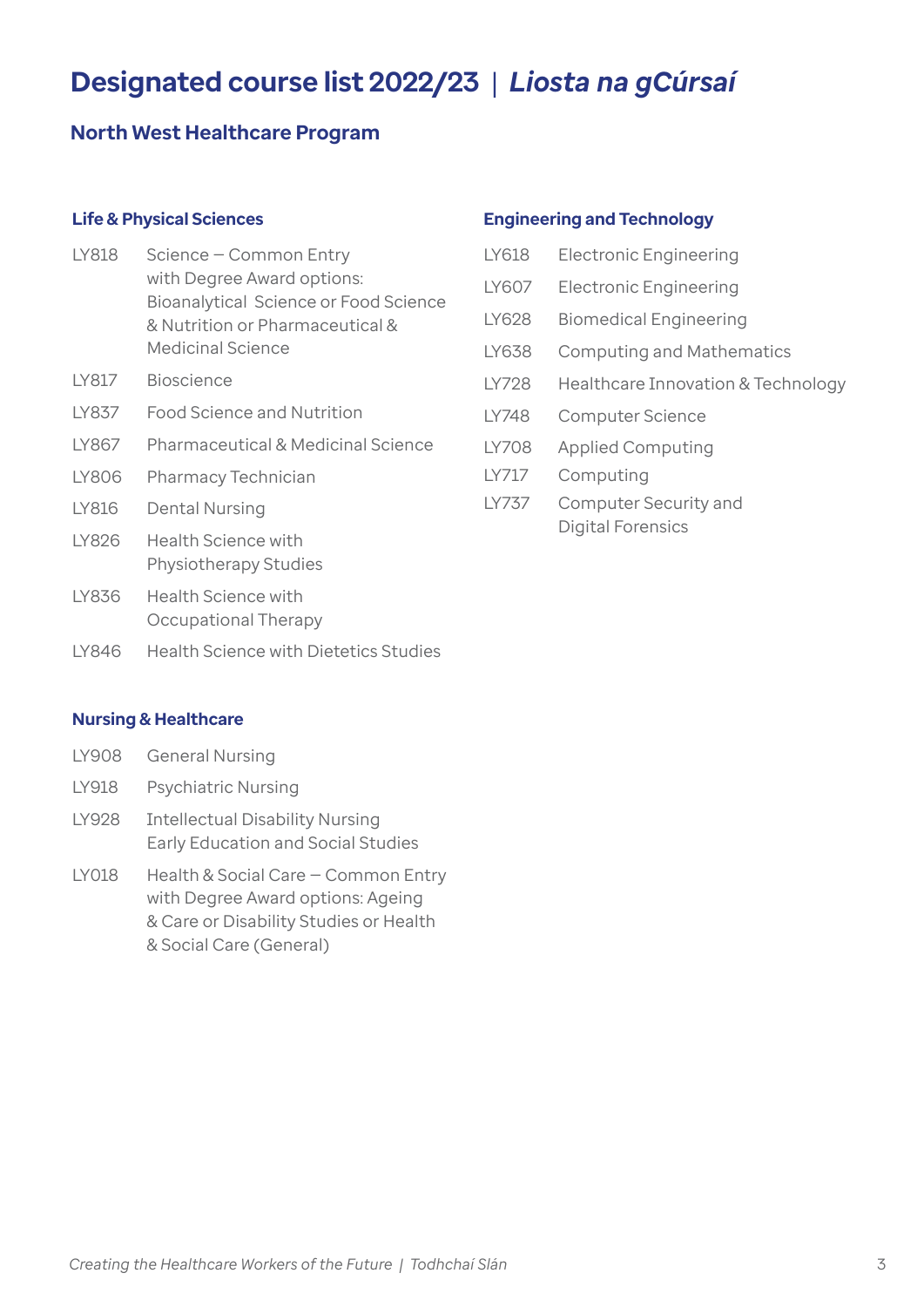# **Terms and conditions** |*Téarmaí agus Coinníollacha*

- *•* The Selection Panel will consider the application for, reference and supporting documentation to determine who will be awarded a Scholarship. Evaluation of applications will be on this basis of academic achievement, demonstration of impact on studies, future career potential and personal and family circumstances. Applicants who demonstrate greater financial need will be prioritised in the case of multiple applications of the same standard. The Selection Panel's decision is final. Successful applicants will be notified as soon as possible after the issue of the Leaving Certificate Results.
- *•* Any offer of a Scholarship is dependent upon information being truthful and accurate and upon the applicant fulfilling all of the conditions of the Scholarship. The right to withdraw an offer is maintained in the event of any error or omission whatsoever in the information provided by or on behalf of the applicant. The Scholar will be given fourteen (14) days' notice in writing that the offer is being withdrawn.
- *•* Scholarships will only be awarded to applicants who have been formally offered a place on a designated course by the Institution on the basis of Leaving Cert results.
- *•* Scholarships will not be awarded, and funds will not be processed unless evidence of an exemption from paying the Leaving Certificate Examination Fee and/or a letter of formal approval from Student Universal Support Ireland ("SUSI") verifying the applicant's entitlement to any form of a Maintenance Grant and and/or Tuition Fee Grant is submitted to the Selection Panel.
- *•* Detailed feedback is not available in the case of an unsuccessful application.
- *•* Each Scholarship is for the named person on the application only.
- *•* Successful applicants will not be permitted to hold or receive any other scholarship such as the All-Ireland/ Naughton/ Ernst Walton/ 1916 Bursary and may therefore have to elect which scholarship to receive.
- *•* Depending on the designated course of study, the Institution may retain the Scholarship fund to cover the cost of the tuition fees and the balance will be processed to the Scholar as per the specified schedule following registration of the Scholar with the Institution. In the event that the tuition fees are provided for due to the nature or the course, the Institution will process the entire fund to the Scholar in accordance with the schedule of payments.
- *•* The Scholar recipient will be notified of the schedule of payments by the Foundation or its representative or the Institution.
- *•* Scholarships will be renewed each year subject to the scholar being in good academic standing. Scholars will be expected to adhere to the regulations of the Institution and to undergo every term examination or any other examination determined by the authorities of the Institution determined by the authorities of such Institution for their course.
- *•* The Scholar must commence his or her programme of study in the academic year noted in the Scholarship award. The Scholar must successfully complete their programme of study within the standard timeframe. The duration of the Scholarship will be clearly stated upon confirmation of award and will not be extendable to cover any deferred or repeated year unless the Foundation elects in its sole discretion to extend the Scholarship period. Authorised postponements will be considered only in exceptional circumstances, and for a valid reason. In the event that no reasons are provided, it will remain within the discretion of the Foundation to withdraw the Scholarship.
- *•* The Selection Panel reserves the right to award a Scholarship to an applicant who fails to provide evidence of an exemption from paying the Leaving Certificate Examination Fee and/or a letter of formal approval from SUSI verifying the applicant's entitlement to any form of a Maintenance Grant and/or Tuition Fee Grant in circumstances where the Selection Panel is satisfied that the applicant has demonstrated sufficient hardship (physical/emotional/social/cultural) in accessing or maintaining a third-level course of study.